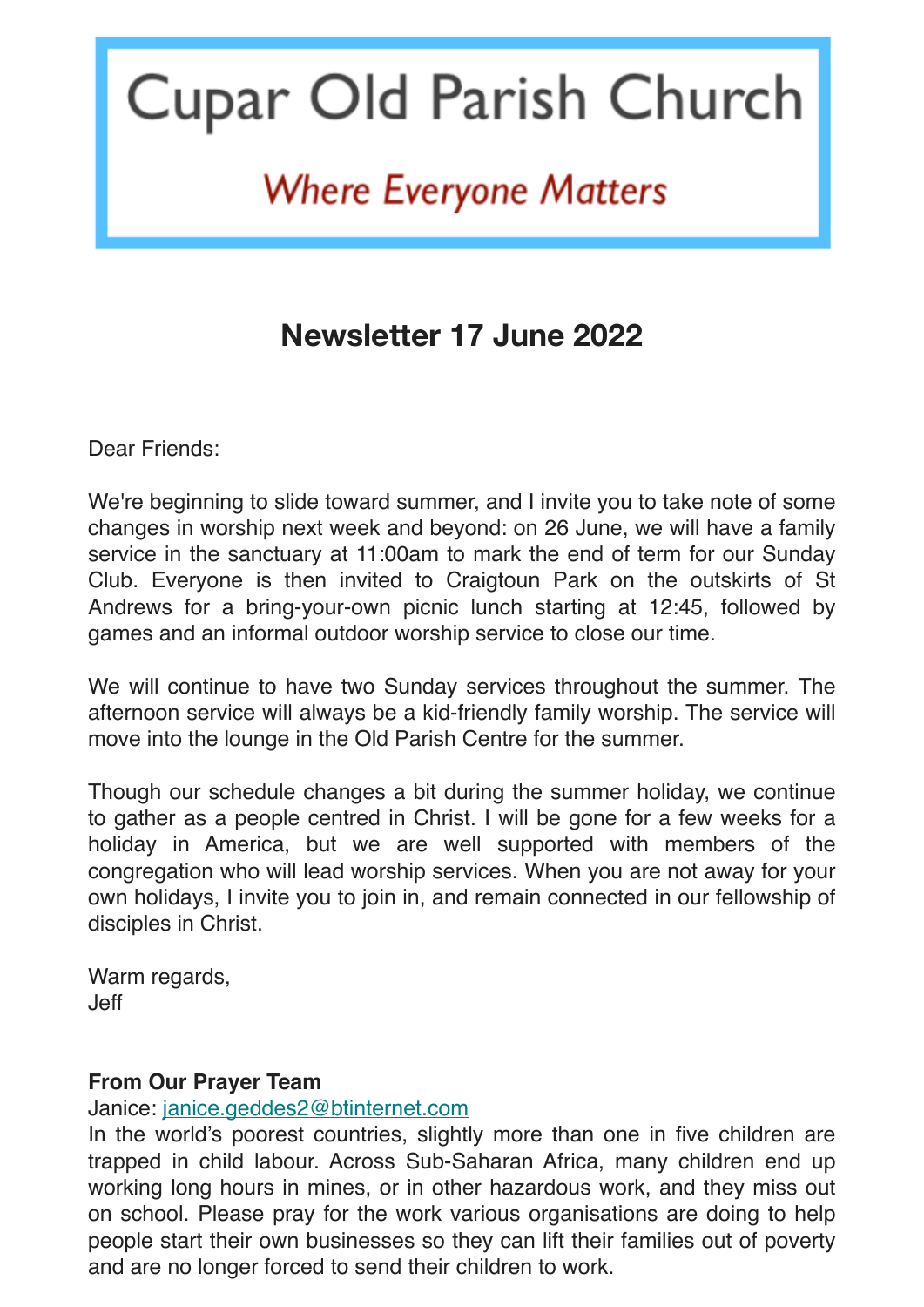Please pray for those with poor mental health within our church family and in the community.

The Prayer Team continues to meet weekly through Zoom. If you would like to join us, have a prayer request or would like a member of the group to pray with you then please contact either Jeff Martin or Janice Geddes.

#### **House Group News**

#### Shena and Brian: 01334 653 561

The Kildene House Group met this past Tuesday for the first time 'in the flesh' since the initial lockdown. We all enjoyed an evening meal at Pitlessie Inn and people were really pleased not to be on Zoom! We are taking a break now until August. We normally meet fortnightly on Tuesday evenings at Kildene, Westfield Road (home of Brian and Shena Porteous) and we would be delighted to have some new members in August. Our present age group ranges from 30+ to 70+ so there's plenty scope for all age groups! If you would like to find out more, please contact Shena and Brian, 01334 653 561

#### **19 June: Worship**

Please join us for gathered worship this week at 11:00 in the sanctuary, and at 4:00 in the Old Parish Centre. The afternoon service includes our last regular Sunday Club gathering before the summer holidays. Our reading this week is Luke 8: 26-39. The morning service will be recorded and available for viewing later Sunday afternoon on our YouTube channel:

[https://www.youtube.com/channel/UCdOxFrZ\\_kg94DYogylFAVEQ](https://cuparold.us17.list-manage.com/track/click?u=cb0d11bd686f9936f33547aab&id=45d11c7e2c&e=9c4275e320)

#### **21 June: Memory Café**

#### Shena: [shenaporteous@hotmail.com](mailto:shenaporteous@hotmail.com)

Our Tuesday Memory Café meets at 2:00pm on 21 June to welcome in the summer with chat and activities for 'summer holidays'. People with dementia and their carers are welcome for an afternoon of conversation and support.

#### **22 June: Coffee and Chat [and Gardening, too!]**

Jill, Coffee and Chat: 01334 655 528 or 07929 444 246

Arthur, Gardening: 01334 652 100

Come along for our weekly gathering of friendship from 10:00 to 11:15 each Wednesday morning in the lounge of the Old Parish Centre. As an added bonus, you can come at 9:30 and join the gardening group that works faithfully to keep our grounds in good order.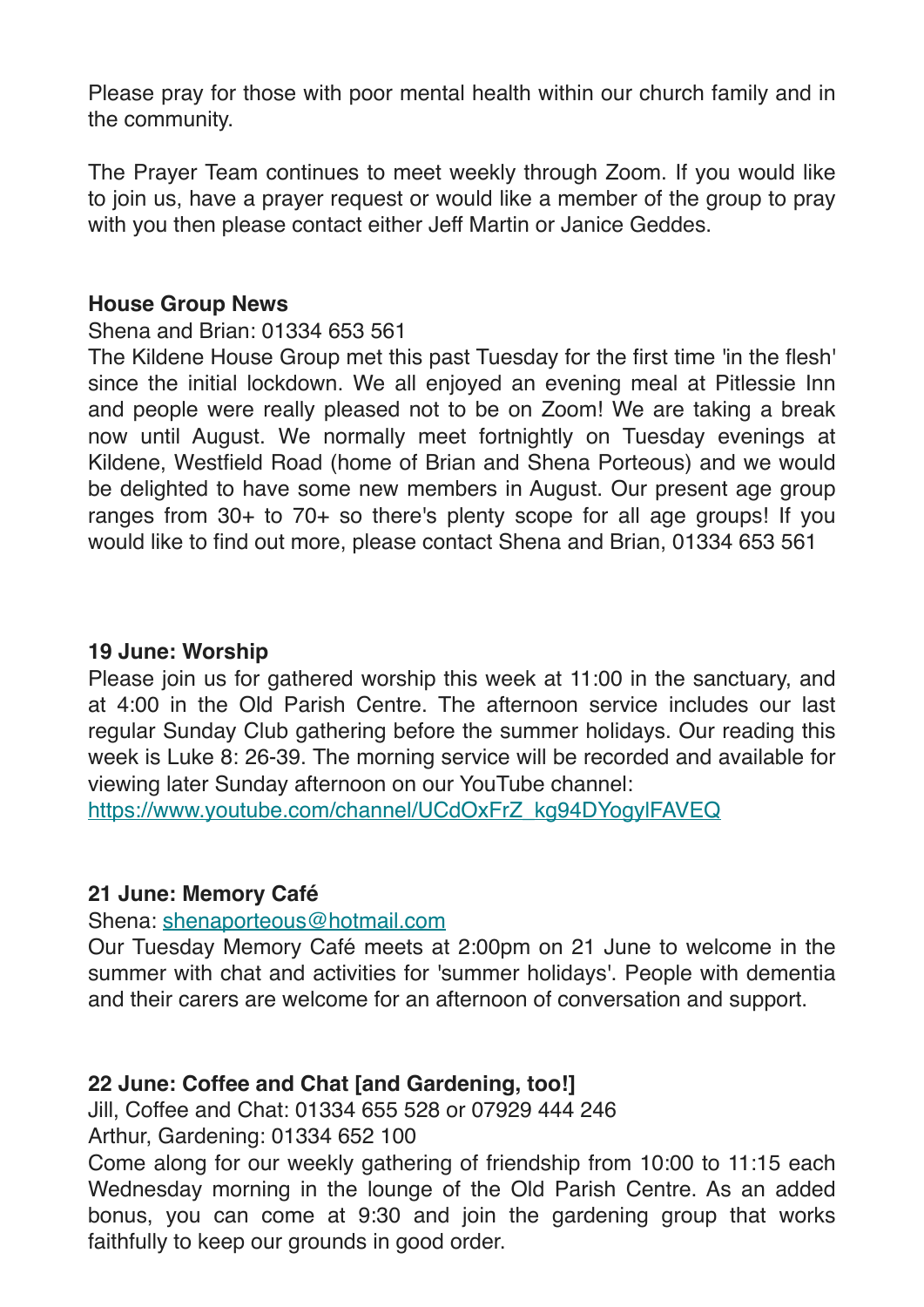#### **22 June: Social Evening**

#### Jill Logan: 01334 655 528 or 07929 444 246

These long summer evenings are such a blessing in this part of the world. The longest day is upon us next week, but we still have lots of glorious light. How about an evening walk at Birnie and Gaddon Lochs with a snack picnic. We will meet at the car park on Wednesday 22nd June at 7pm and have our refreshments half way round. If you would like to come along and require a lift, or could offer someone a lift, please give Jill a ring. Hope to see lots of you then. Also, please do bring along friends and neighbours.

#### **25 June: Annual Meeting**

The stated annual meeting of the congregation will take place in the lounge of the Old Parish Centre on Saturday 25 June, beginning at 10:00am. Coffee and tea will be served from 9:45. We will receive the financial report for 2021 and discuss the state of the presbytery plan that has recommended the closure of our santuary within five years.

#### **26 June: Worship and Craigtoun Picnic**

We will have a family service at 11:00am in the sanctuary to mark the end of this year's Sunday Club. After the service, we'll meet up at Craigtoun Park for a picnic and games. Please bring your own picnic and dress comfortably. We do not have the shelter this year, but will meet up in that vicinity. Everyone is welcome to attend. **There will not be an afternoon service** in the Old Parish Centre, but we will conclude our time at Craigoun with an informal time of worship.

#### **Reflection from Peter Meager**

#### Peter: [meager52@btinternet.com](mailto:meager52@btinternet.com)

"You've got the seven devils!" This was my aunt's exasperated response to one of my particularly bad bits of behaviour when aged six or seven. (Is there something in the Scots psyche that caused an instant response like this? Or is it just that my family was a bit weird?)

My memory has long since erased the nature of the misdemeanour. That's as it should be; when God forgives he also forgets. Once we have repented of a wrong, confessed our fault and asked for forgiveness and, if appropriate, made amends, we are freed from beating ourselves up with feelings of guilt.

It was much later that I learned that the original subject of the phrase was Mary Magdalene. In Luke 8:2 we are told of several women who followed Jesus who had had demons or evil spirits cast out by him (the Authorised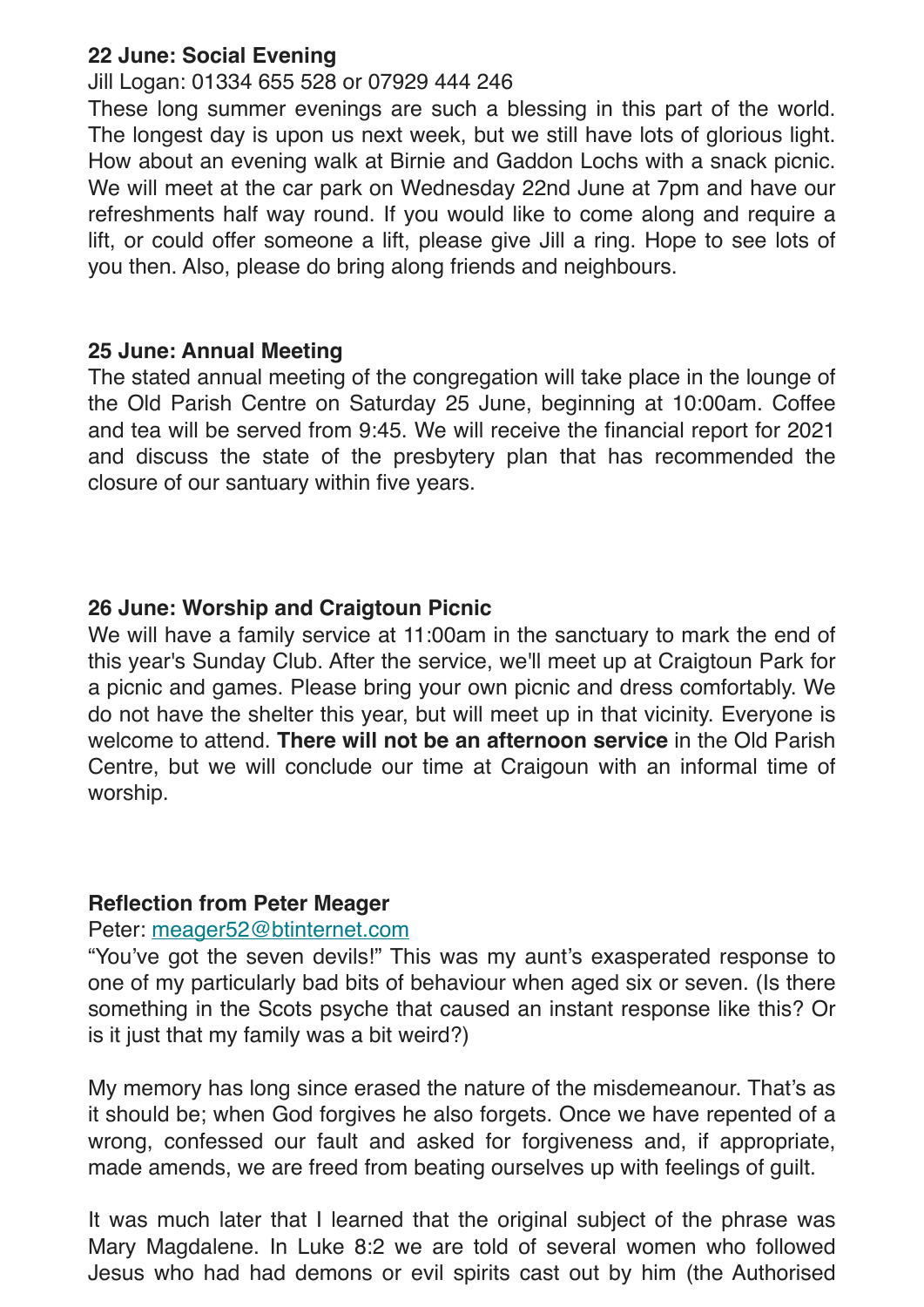Version uses 'devils' while most modern translations use 'demons'). Among them was, 'Mary (called Magdalene) from whom seven demons had come out'.

Coincidentally, our reading for this week comes from later on in the same chapter and there we meet a man who habitually self-harmed and was violent towards others. (Luke 8:26-39) He attributed his behaviour to demon or devil possession – not just seven demons, but six thousand, if we take his words literally. He told Jesus his name was Legion. There were six thousand soldiers in a Roman legion and it looks as if he felt completely overwhelmed by his understanding of what controlled his life. We would see his condition as being caused by psychiatric illness.

A few weeks after leaving school, I started working as a nursing assistant in a one hundred and twenty bedded, locked ward in a large psychiatric hospital. One day there was a staff shortage in what was known as 'The Sick Bay,' and I was sent to help. This was unlike anything I had ever experienced. There were twelve beds; six down each side. The windows were screened in thick metal mesh and the staff sat at a table near the door. All the patients were in bed and heavily sedated. I was assigned to one of the three seats and told to follow the lead of the two burly male nurses when things started kicking off.

A few minutes later, without any preamble, one of the patients threw back his covers with a blood curdling, ear-splitting roar, jumped out of bed and launched himself down the ward like a bat out of hell. The other two nurses took off after him, with me bringing up the rear. He was tackled to the floor and restrained. His strength was phenomenal and it took the combined power of all of us to hold him until an injection of strong sedatives could be administered and he eventually lapsed into a comatose state and was safely tucked back into bed. It was pretty barbaric, but the hospital was trying to move away from the use of the padded cell and straight jacket and this was the alternative then for those who were prone to such uncontrollable, violent outbursts.

Legion had been subject to similar violent episodes for years. He had been banished from normal society and endured a wretched existence, naked, chained hand and foot and watched over by guards. He too possessed this superhuman strength that has to be experienced to be believed and which enabled him to snap his metal restraints as if they were nothing more than paper chains.

Coming at this story from our modern perspective, we have another problem: As Luke describes it, Jesus allows the host of demons to enter a nearby herd of pigs who career down the hillside, drowning themselves in the lake below. The owners experience a big financial loss which is not addressed. Professor Barclay suggests the following scenario.(**The Gospel of Luke,** page 108, The Saint Andrews Press) Legion lets out a heart rending yell as the psychotic episode overwhelms him. The pigs are spooked by the noise and take off down the slope to their watery demise.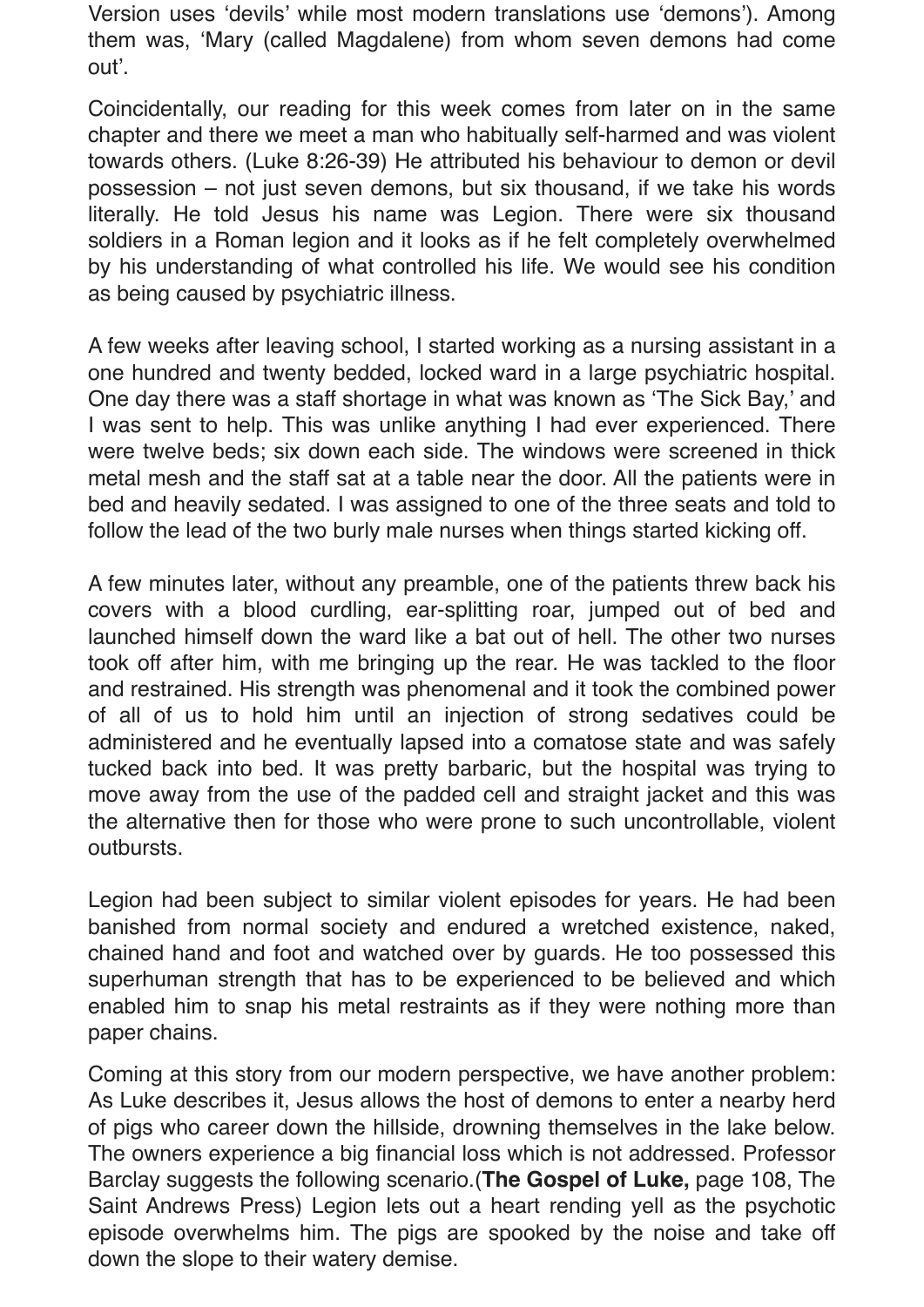Barclay comments that we shouldn't be distracted from the main point of this story: that a needy human being is restored to health and well-being and this matters more than the loss of some pigs. He suggests that the man will only be convinced of being cured if he has visual evidence that the spirits have left him. That is provided by the sight of the pigs taking flight and being drowned in the lake. This episode follows hard on Jesus stilling a violent storm in the lake. Here we see that, just as he is the Lord of nature; he can also calm the most disturbing and intractable of human conditions. Does this justify the destruction of a herd of pigs? You decide.

But there's more going on here. Luke's framework is to show the good news of Christ's kingdom radiating out by degrees from its Jewish base to reach the whole world. In landing on the eastern side of Lake Galilee, Jesus enters Gentile territory and shows that his message of whole of life salvation is for them too.

Let's finish by seeing how it ended for Legion. Surely one of the most important points that Doctor Luke makes is his description of the healed man in verse 35. When the crowd arrives, they find him sitting at Jesus' feet, 'dressed and in his right mind'. For Luke the complete antithesis of being demon possessed is being 'in our right mind' – at one with Jesus; at peace with ourselves; whole; ready to re-integrate with society and live a constructive life which is full of meaning.

Legion asks Jesus if he can go with him. (verses 38 and 39), *'but Jesus sent him away, saying, "Return home and tell how much God has done for you." So the man went away and told all over the town how much Jesus had done for him'*.

It's relatively easy to go where you're not known and share your faith journey. Much harder to do it where everyone knows all about your 'seven devils.'

#### **Song: Colours of Day** [https://youtu.be/\\_bZPRHIyVBA](https://cuparold.us17.list-manage.com/track/click?u=cb0d11bd686f9936f33547aab&id=20f801e6ad&e=9c4275e320)

Colours of day dawn into the mind, The sun has come up, the night is behind. Go down in the city, into the street, And let's give the message to the people we meet.

So light up the fire and let the flame burn, Open the door, let Jesus return. Take seeds of His Spirit, let the fruit grow, Tell the people of Jesus, let His love show.

Go through the park, on into the town; The sun still shines on, it never goes down. The light of the world is risen again;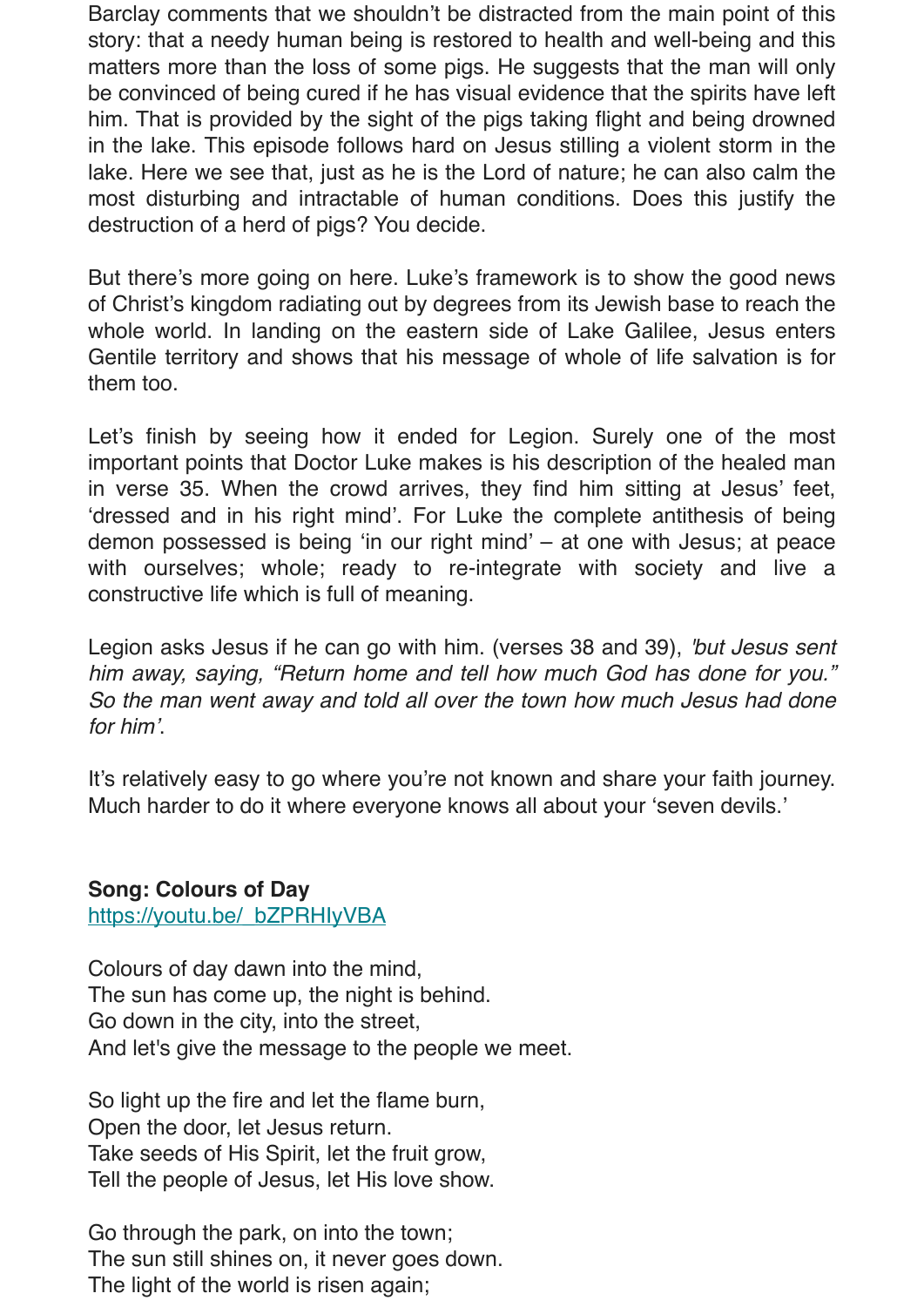The people of darkness are needing a friend.

So light up the fire and let the flame burn, Open the door, let Jesus return. Take seeds of His Spirit, let the fruit grow, Tell the people of Jesus, let His love show.

Open your eyes, look into the sky, The darkness has come, the Son came to die. The evening draws on, the sun disappears, But Jesus is living, His Spirit is near.

So light up the fire and let the flame burn, Open the door, let Jesus return. Take seeds of His Spirit, let the fruit grow, Tell the people of Jesus, let His love show.

#### **Reading**: **Luke 8:26-39**

*They sailed to the region of the Gerasenes, which is across the lake from Galilee. When Jesus stepped ashore, he was met by a demon-possessed man from the town. For a long time this man had not worn clothes or lived in a house, but had lived in the tombs. When he saw Jesus, he cried out and fell at his feet, shouting at the top of his voice, 'What do you want with me, Jesus, Son of the Most High God? I beg you, don't torture me!' For Jesus had commanded the impure spirit to come out of the man. Many times it had seized him, and though he was chained hand and foot and kept under guard, he had broken his chains and had been driven by the demon into solitary places.*

*Jesus asked him, 'What is your name?' 'Legion,' he replied, because many demons had gone into him. And they begged Jesus repeatedly not to order them to go into the abyss.*

*A large herd of pigs was feeding there on the hillside. The demons begged Jesus to let them go into the pigs, and he gave them permission. When the demons came out of the man, they went into the pigs, and the herd rushed down the steep bank into the lake and was drowned.*

*When those tending the pigs saw what had happened, they ran off and reported this in the town and countryside, and the people went out to see what had happened. When they came to Jesus, they found the man from whom the demons had gone out, sitting at Jesus' feet, dressed and in his right mind; and they were afraid. Those who had seen it told the people how the demon-possessed man had been cured. Then all the people of the region of the Gerasenes asked Jesus to leave them, because they were overcome with fear. So he got into the boat and left.*

*The man from whom the demons had gone out begged to go with him, but Jesus sent him away, saying, 'Return home and tell how much God has done*